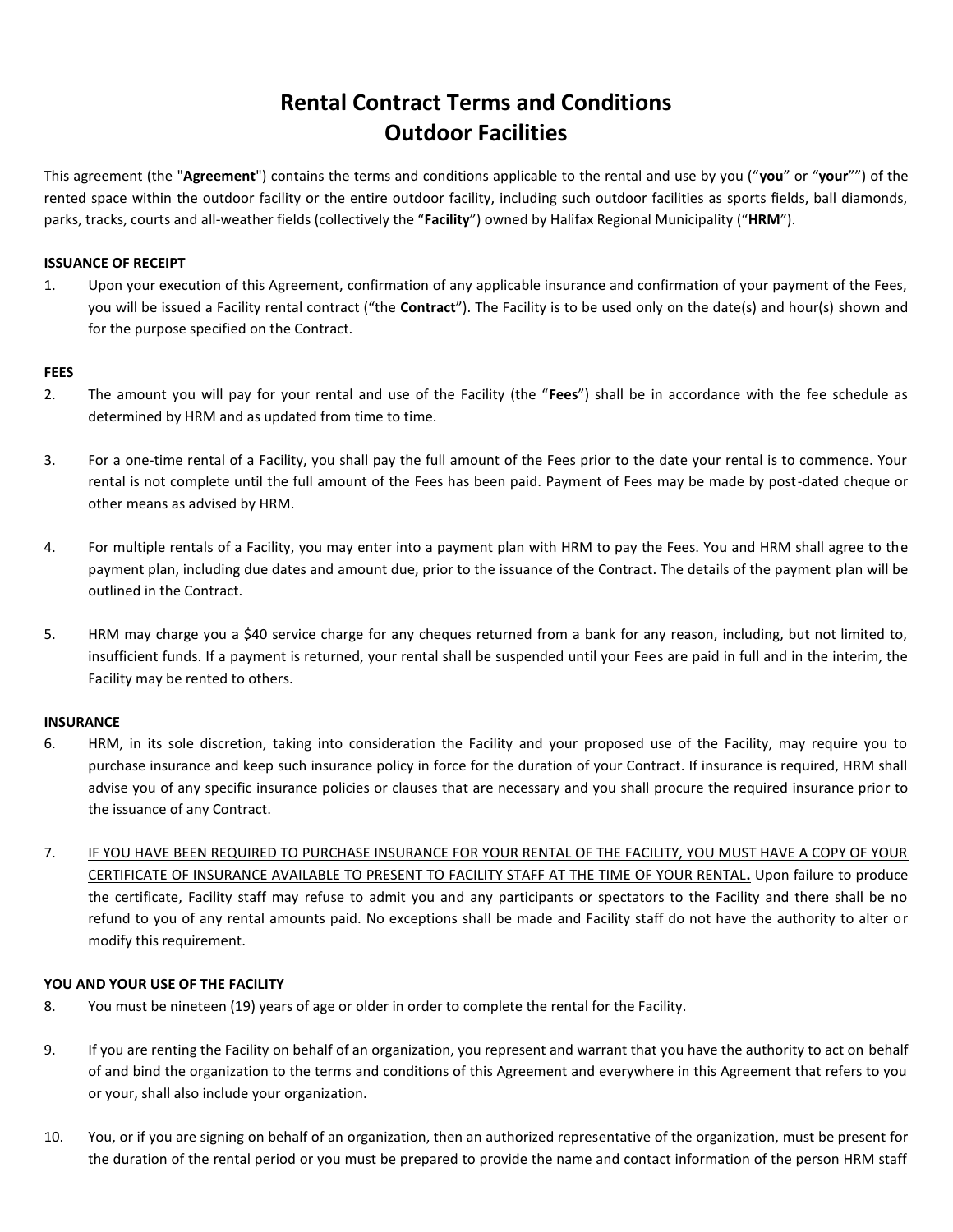may contact in order to confirm your authorized use of the Facility. If you or the authorized person is not present during the rental period, or if HRM staff is unable to contact the authorized person using the contact information you provide, HRM staff reserve the right to request you, members, participants and spectators leave the Facility until your rental of the Facility is confirmed.

- 11. This rental agreement creates a license to use the Facility, or a specific space within the Facility, only for the duration of your rental term and it is granted for the exclusive benefit of you only and may not be transferred, assigned or sub-licensed to any other party.
- 12. You shall comply with, and you shall cause your members, participants and spectators using the Facility to comply with, all federal, provincial and municipal laws, and all applicable rules and regulations, policies and procedures of HRM that may apply to your use of the Facility.
- 13. You shall abide by, and you shall cause your members, participants and spectators using the Facility to abide by, all notices, regulations and signage posted in the Facility.

## **SAFETY**

- 14. You shall ensure the Facility is kept safe for Facility staff, your members, participants and, where applicable, members of the public attending your event or present in the Facility.
- 15. You shall ensure that all participants in any activity during your rental wear the appropriate protective equipment as required by the activity and that all equipment and supplies utilized in connection with the activities for which the Contract is issued shall be in a safe and usable condition and shall not present a hazard to the user or other participants.
- 16. In the event that you require security personnel or other security requirements to be present during your rental of the Facility, you shall arrange such requirements prior to the time of your rental and any costs associated with the security requirements will be your responsibility.
- 17. In the event of an emergency, you shall ensure that Facility emergency evacuation plans, as posted at the Facility, are followed and you assume responsibility for any emergency situation(s) that may occur while your members, participants and spectators are using the Facility.
- 18. Emergency exits must not be blocked by you or your members, participants or spectators at any time and unimpeded access to these must be maintained throughout the term of your rental
- 19. If first aid assistance is required, and after contacting 911 if the emergency requires this, you must contact Facility staff if available. You should have your own First aid kit available in the case of an emergency. AED units are available at select locations only.
- 20. You shall ensure that children 12 years of age and under in the Facility are supervised by an adult over the age of 19 at all times.

## **CAPACITY**

- 21. When booking an all-weather field, you must confirm the capacity with HRM staff. Otherwise, occupancy capacity varies by Facility and is posted at the entrance gates to the Facility or is contained in your Contract. You shall ensure that the capacity of the Facility is not exceeded during the term of your rental. You agree that HRM staff reserve the right to request you, members, participants and spectators leave the Facility until the proper capacity is reached.
- 22. You shall confine the activities of your group using the Facility to the areas designated on the Contract and the associated entrances and washrooms.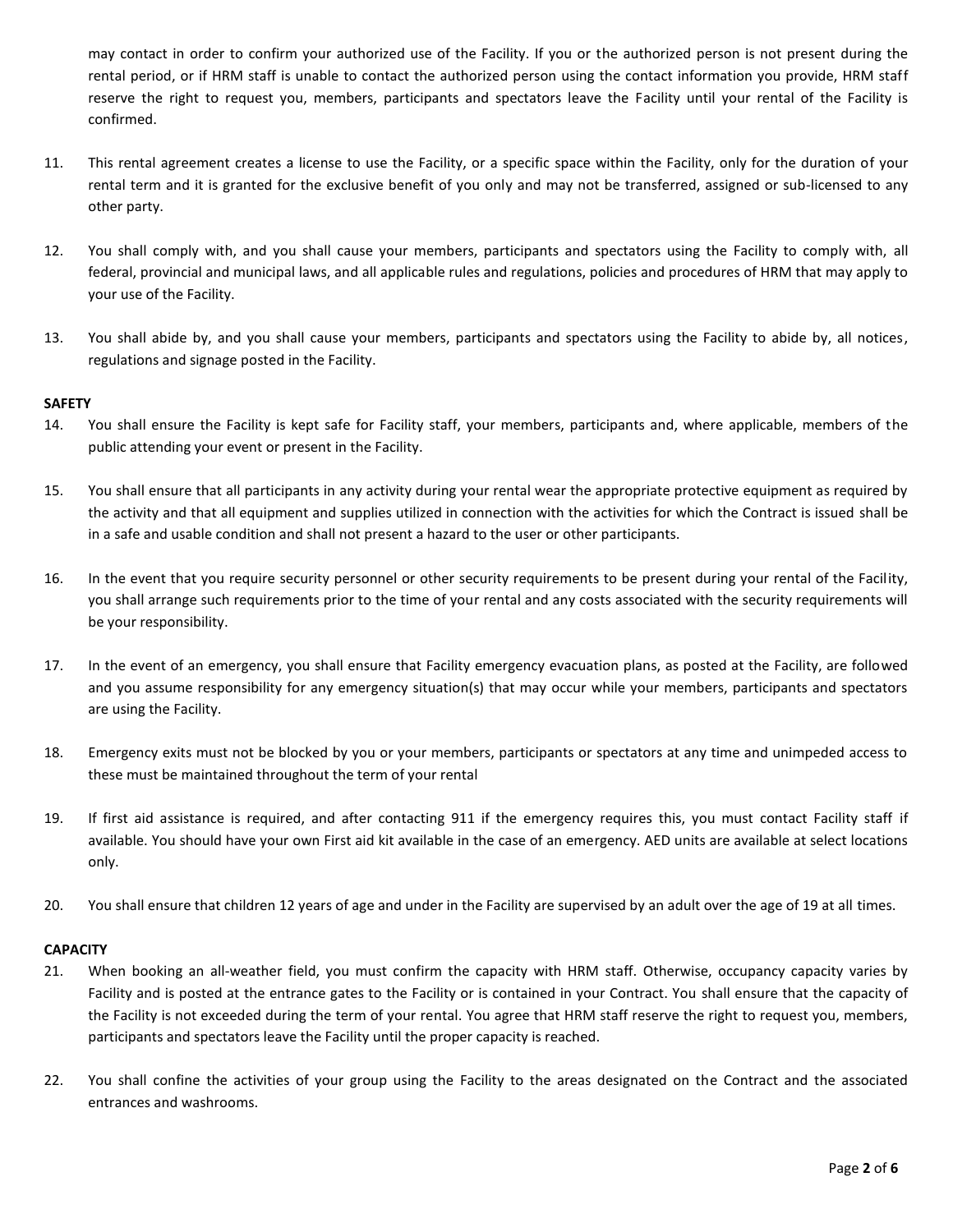#### **CONDITION OF FACILITY AND BEHAVIOUR**

- 23. You agree to inspect the Facility at the beginning of the rental term and report any issues or hazards to Facility staff. If there are no Facility staff on site, you are to report any issues to 311.
- 24. You shall exercise the greatest care in the use and occupation of the Facility, you agree that you are responsible for any set-up or tear-down of the rental area that may be required, you agree that the Facility will be left in an equal or better condition than that which existed prior to the rental term commencing, and you agree to use any equipment only for their intended use and return them to their proper location at the end of your rental term. You further agree that you are responsible for any loss, damage or theft of any equipment used. Should you not leave the Facility in a clean state, you agree that HRM may, in its sole discretion and within thirty (30) days of your use of the rental area, invoice you for any damages or extra maintenance costs arising from your use of the Facility.
- 25. Unless you have written permission from HRM, you shall not move or install any major equipment or materials, including but not limited to, tents, canopies or similar temporary structure or the movement of goal posts or bleachers, in or around the Facility. If permission is provided, Facility staff must be present to supervise the movement or installation.
- 26. HRM makes no representations or guarantees as to the condition of the Facility or as to the fitness for purpose or suitability of the Facility for your activities or event. You agree that if any of your members, participants or spectators observe any unusual or significant hazards or accidents or incidents during the term of the rental, you will cause the members, participants and spectators to remove themselves from participation and bring such hazard, accident or incident to the attention of 311.
- 27. You are responsible for the behavior of your members, participants and spectators and shall ensure that all participants and spectators are aware of and abide by these terms and conditions and all notices and regulation signs posted at the Facility. Improper behavior or language, verbal abuse, or disrespect to Facility staff and/or the public will not be tolerated. HRM, including any Facility staff, shall have the right at any time to eject from the Facility or refuse admittance to any person who, in the opinion of anyone having responsibility or supervision of the Facility, is creating a disturbance or behaving in an objectionable or unacceptable manner.
- 28. IN ADDITION TO INVOICING YOU FOR DAMAGES TO THE FACILITY HRM MAY, AT ITS SOLE DISCRETION, REQUIRE YOU TO PAY ADDITIONAL FINANCIAL COMPENSATION TO HRM. THE PAYMENT OF THIS ADDITIONAL FINANCIAL COMPENSATION WILL BE AS A RESULT OF YOUR BREACH OF THIS AGREEMENT, INCLUDING IN PARTICULAR, A BREACH RESULTING FROM THE ACTIONS AND BEHAVIOURS OF YOU OR YOUR MEMBERS, PARTICIPANTS AND SPECTATORS OR A BREACH RESULTING FROM A COMPLAINT BEING MADE AGAINST YOU OR YOUR MEMBERS, PARTICIPANTS AND SPECTATORS. HRM SHALL ADD THE AMOUNT OF FINANCIAL COMPENSATION, AS SET FORTH BELOW, TO YOUR NEXT RENTAL OF A FACILITY. FURTHERMORE, AT HRM'S SOLE DISCRETION, YOU MAY NOT BE PERMITTED TO RENT ANY FACILITY IF ANY PAYMENT OF FINANCIAL COMPENSATION REMAINS OUTSTANDING OR IF YOU HAVE THREE OR MORE BREACHES OF ANY CONTRACTS.
	- (a) YOUR FIRST BREACH OF A CONTRACT FINANCIAL COMPENSATION OF \$150.00
	- (b) YOUR SECOND BREACH OF A CONTRACT FINANCIAL COMPENSATION OF \$300.00
	- (c) YOUR THIRD BREACH OF A CONTRACT FINANCIAL COMPENSATION OF \$500.00

## **ALCOHOL AND SMOKING**

- 29. The possession, consumption, sale or distribution of alcoholic beverages is prohibited at all Halifax Regional Municipality facilities, except where approval has been granted and the appropriate liquor license has been obtained in accordance with Administrative Order 53, the *Municipal Alcohol Policy*, and the *Liquor Control Act* and regulations. In such case, you agree to comply with the terms of the liquor license, the *Liquor Control Act* and regulations and Administrative Order 53, the *Municipal Alcohol Policy*.
- 30. You shall comply with Nova Scotia's *Smoke-free Places Act*, Smoking and/or the use of chewing tobacco or marijuana or cannabis or related drugs or narcotics is strictly prohibited in any Facility. There shall be no smoking within four (4) meters of any entrances to, or exits from, the Facility.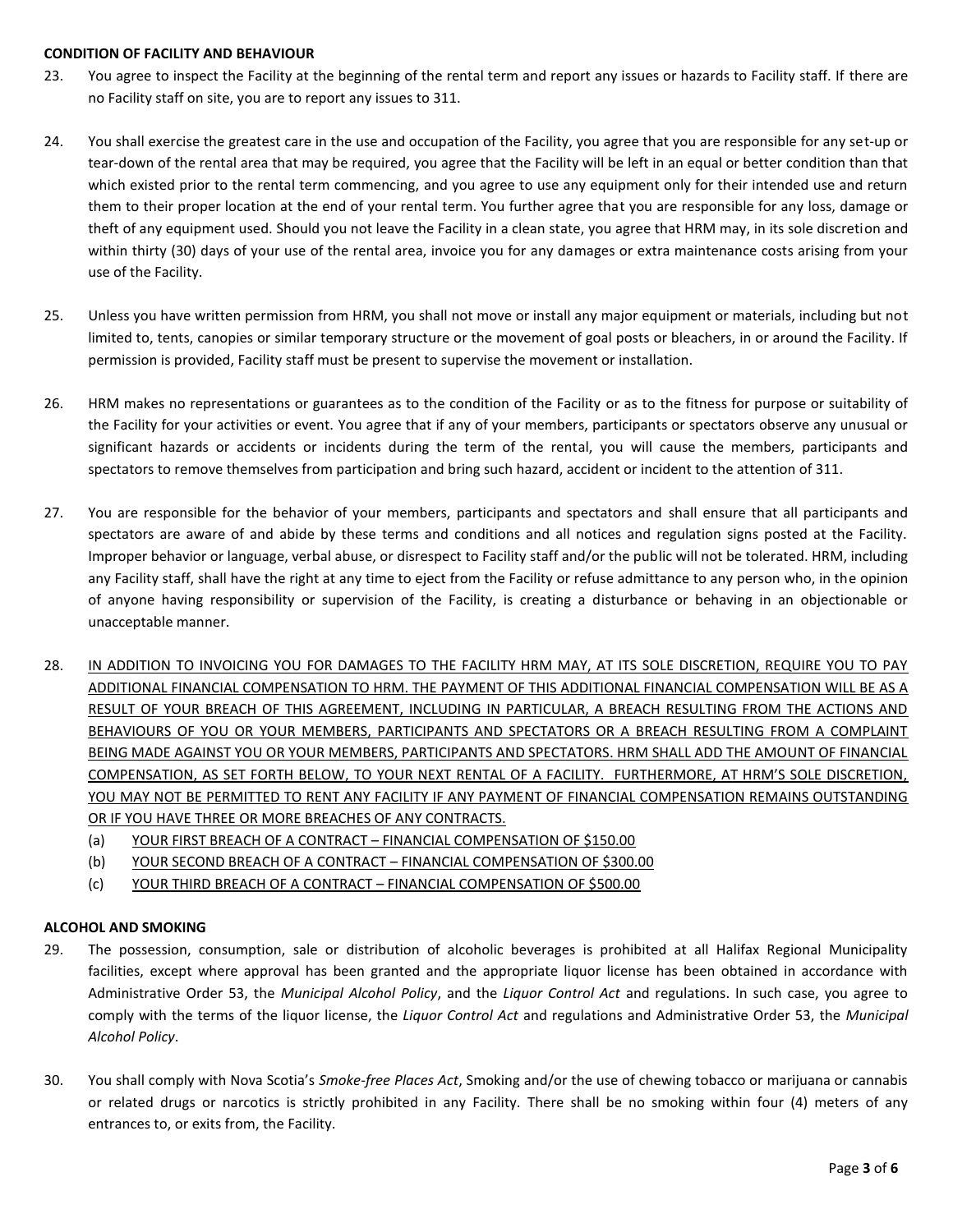### **CANCELLATION**

- 31. HRM reserves the right to deny rental of the Facility to individuals or groups that may violate or promote the violations of the rights that are guaranteed to other individuals or groups under the Nova Scotia *Human Rights Act* and the *Canadian Charter of Rights and Freedom*.
- 32. HRM reserves the right to amend or cancel this Agreement for any reason, including but not limited to: emergencies, maintenance, recreation programs and services, holidays or inclement weather. In the event of inclement weather, you are responsible to check the HRM Facility conditions telephone line or website, as made available by HRM, to determine if HRM has closed the Facility for use. Any usage of a facility during a closure is considered a breach of contract and subject to damages as set forth in this Agreement.
- 33. HRM shall have the right to cancel this Agreement immediately, prior to or during the rental term, without notice to you if, in the opinion of HRM staff, you or any person(s), members, participants or spectators using the Facility with or without your consent wilfully damages municipal property, displays misconduct, unlawfully consumes alcohol, or is otherwise in violation of any terms or conditions of this Agreement, municipal law or policy or applicable federal or provincial law.
- 34. If HRM closes the Facility in accordance with this Agreement, subject to the following, your Fees shall be refunded. However, if HRM does not close the Facility in accordance with this Agreement, it is your responsibility to cancel your Facility rental. You therefore acknowledge and agree that:
	- (a) should you wish to cancel your rental and receive a refund of your Fees, you must provide HRM with at least five (5) business days of notice;
	- (b) if you do not provide HRM with notice of cancellation, or you provide less than five (5) business days of notice of your cancellation, or if the time between your rental being confirmed and your use of the Facility is less than five (5) business days, then you shall be charged the full amount of your Fees and no refund shall be provided; and,
	- (c) if your rental agreement is for an all-weather field, your rental cannot be cancelled by you once your Contract is issued.

## **USING THE FACILITY**

- 35. Facility staff may be on site for the duration of your rental term and is required to perform certain tasks at the Facility. You agree to respect Facility staff's instructions and understand that staff is authorized to take any action necessary to ensure the terms and conditions of this Agreement are followed.
- 36. You agree that keys to the Facility, or to any buildings or lights, if issued, must be returned immediately to Facility staff at the end of the rental term.
- 37. If you are charging admission to events that will occur on the Facility, or if you are operating concessions or fund-raising activities at the Facility, you must receive written permission from HRM prior to the time of the event. You are responsible for obtaining any required permits or licenses.
- 38. Unless you have written permission from HRM, no motorized or large vehicles are permitted to be on or within the boundaries of the Facility. Such vehicles are only permitted near gated entrances for the sole purpose of loading and unloading equipment. You agree that parking may be limited and is on a first-come, first-served basis. Vehicles parked in emergency exits, fire lanes and/or accessible parking spots may be ticketed or towed at owners' expense.
- 39. No animals, except for properly documented service animals, are permitted at the Facility at any time.
- 40. You are not permitted to use "Halifax Regional Municipality," the "Halifax" brand or the Facility name in any advertisements, posters, websites or other promotional material. You may only refer to the civic address of the Facility on promotional material.
- 41. Posting or displaying advertising is prohibited unless such promotional material is approved by Facility staff. Solicitation of donations from Facility attendees is prohibited unless prior written approval is provided by HRM or Facility staff.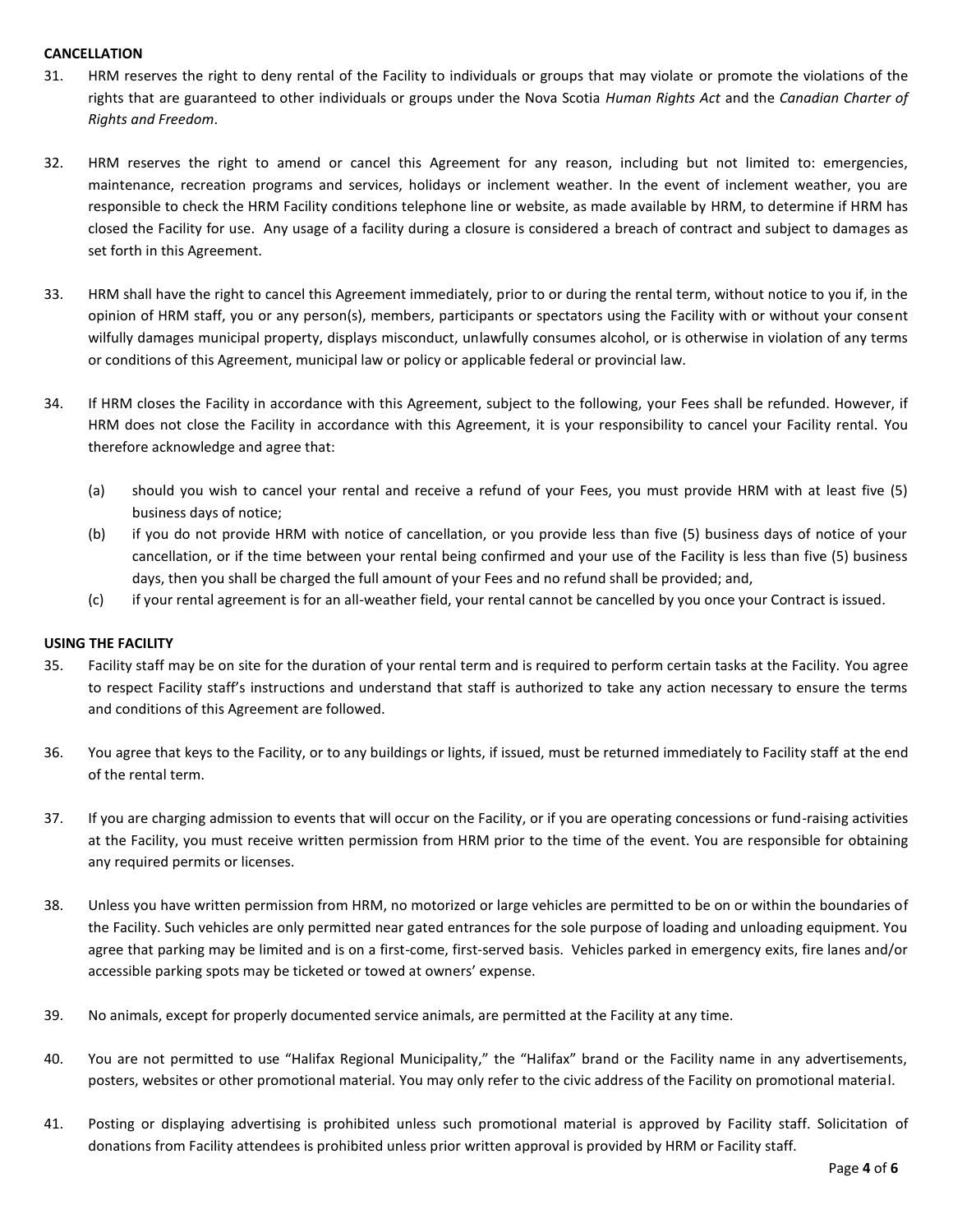- 42. HRM has implemented a 4-stream waste management system at various Facilities and you must ensure that all members, participants and spectators place discarded items into the appropriate receptacle. If your event generates extra waste, you shall remove any bags from the Facility and discard them in outside receptacles.
- 43. You agree that at no time shall any fires be lit by you or any of your members, participants or spectators.
- 44. Unless you receive prior written permission from HRM, you are prohibited from using of drones or similar remotely operated vehicles on or above a Facility.
- 45. You shall vacate the Facility which you have booked by the finish time as indicated in your Contract. Should you stay past the time allotted for your rental, HRM may charge you an additional amount equal to a one (1) hour rental of that area within the Facility.
- 46. The Society of Composers, Authors and Music Publishers of Canada (SOCAN) and Re:Sound may require a license in order for music to be played at your event. The fees for the licenses are set out in tariffs and can be based on criteria such as revenue from the music activity, event capacity and whether or not dancing is part of the event. If these licensing fees apply, in most cases, HRM will pay these fees on your behalf and add them to your Fees. In certain cases, you may be responsible for obtaining the license and the payment of any associated fees directly to one of these organizations.
- 47. The following items are strictly prohibited from any all-weather Facility:
	- (a) Hair clips and bobby pins
	- (b) Glass bottles or similar containers
	- (c) High heels, lawn chairs or similar items with pointed ends
	- (d) Chewing tobacco
	- (e) Spitting on the playing surface
	- (f) Putting chewing gun on the playing surface
	- (g) Attaching tape or similar items to the playing surface
	- (h) Wearing metal cleats or studs
	- (i) Consuming sunflower seeds, shelled or unshelled nuts and peanut products
	- (j) Swinging or hanging on fences, netting, or goal posts or cross bars
	- (k) Golfing on the playing surface

## **LEGAL**

- 48. This Agreement is governed by the laws of Nova Scotia and the laws of Canada applicable therein without regard to principles of conflicts of law. Any disputes shall be determined exclusively in the courts of Nova Scotia.
- 49. Should any part of this Agreement be determined to be void by a competent judicial or legislative authority, the remainder shall be valid and enforceable.

## **AMENDMENTS**

50. Should an amendment be required to this Agreement or the Contract, you shall authorize such amendment prior to it becoming effective. All other terms and conditions of the Contract and the Agreement shall remain in full force and effect after an amendment is completed.

## **INDEMNITY**

51. HRM does not accept responsibility for any loss, property damage or injury which may arise from your rental of the Facility, including any items lost or stolen while you are at the Facility or any parking area. This includes loss or damage to equipment and property brought to the Facility by your members, participants and spectators and extends to that equipment or property which may remain after the rental term has concluded.